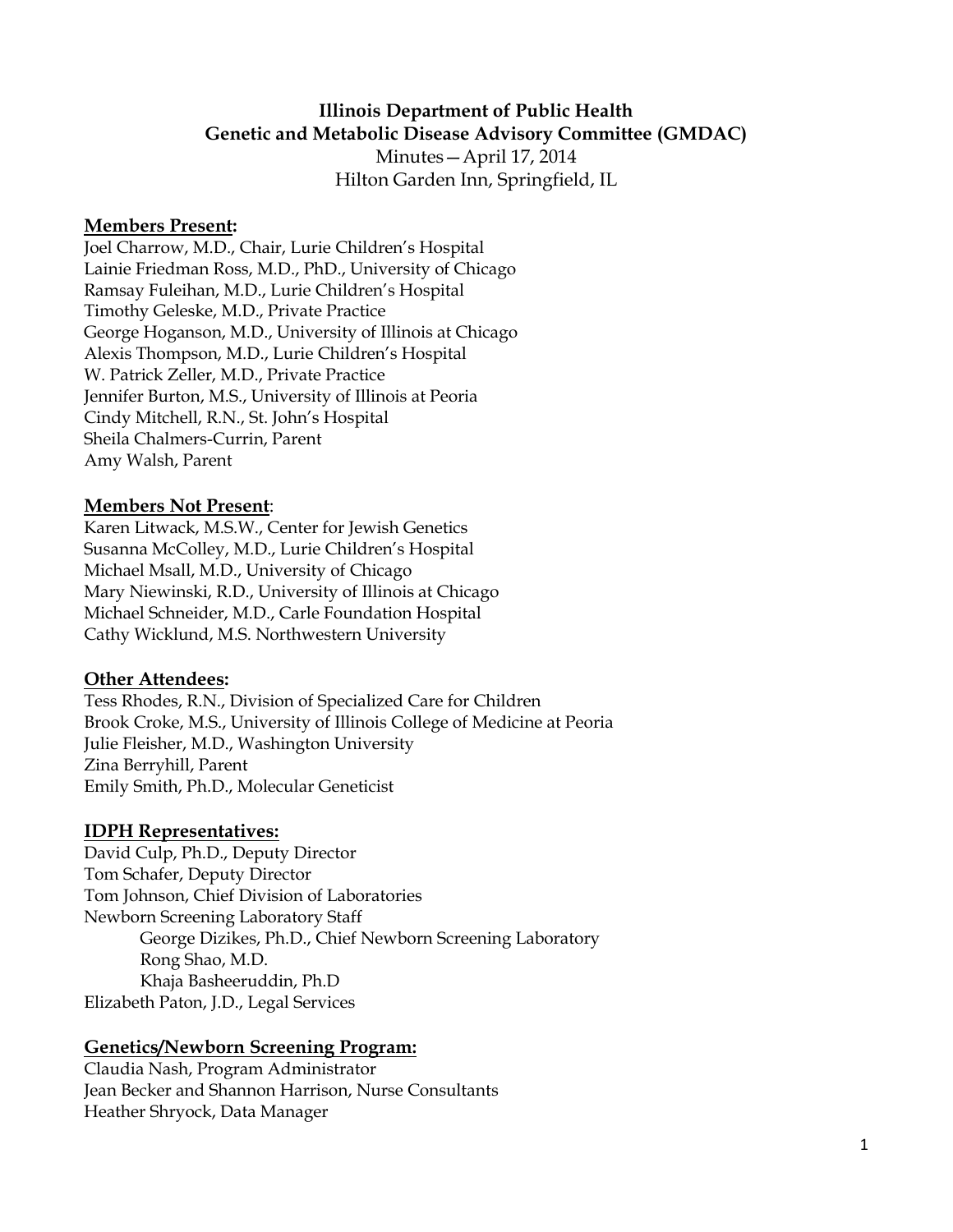Nikki Woolverton, Grants Manager

Newborn Screening Staff: Denise Kink, Jennifer Holloway, Jessica Miller, Doug Hart, Derek Williamson, Belinda Szerletich, and Amber Lear Graduate Student Interns: Nitika Sharma and Jesse Andrews

### **Introductions and Announcement of New Members**

The meeting was called to order at 10:10 a.m. with introductions.

## **Review of Committee Member Appointment Terms**

Claudia Nash announced the term for six members will expire in June. She reviewed the committee structure and reminded attendees that member appointments are for a three year term with eligibility for one reappointment.

## **Term Expirations**

Tom Schafer thanked the six committee members, whose term of appointment has expired, for their service and expertise with guiding the committee on behalf of the newborn screening program, the IDPH Director, and the state of Illinois.

## **Approval of Minutes – April 17, 2014 Meeting**

The minutes of the April 17, 2014 spring meeting were unanimously approved.

### **Subcommittee Reports**

### **Newborn Screening and Laboratory Subcommittee**

A copy of the NSLS January 29, 2014 meeting minutes was provided to members, and Dr. George Dizikes summarized the meeting for the group. Dr. Dizikes reviewed the Perkin Elmer database changes and developments since the previous meeting.

### **Lysosomal Storage Diseases Subcommittee**

Claudia Nash spoke on behalf of subcommittee chair Dr. Burton. Claudia reported the LSD committee has met to discuss preparations for testing. The committee has developed diagnostic protocols for each of the six LSD disorders, and each were reviewed and given final approval. In Missouri, positive LSD cases are shared and reviewed among the Missouri specialists. The LSD committee is interested in organizing a data collection approach similar to Missouri. After consulting with the IDPH legal staff, it has been advised that the sharing of records among Illinois specialists would require consent. The committee has drafted a consent form that will be utilized by specialists to obtain consent from families/guardians.

Claudia also addressed concerns regarding how the LSD specialist list was comprised. Claudia stated the administrative rules outlines the credentials medical specialists must have in order to be an IDPH consultant. A copy of the LSD list specialist list was also provided to members.

### **Newborn Screening Cystic Fibrosis Collaborative**

Jean Becker reported on behalf of Collaborative Chair Dr. McColley. Dr. McColley made a recommendation to the IDPH Laboratory to suppress two CFTR sequence variations, I148T and F508C, on the newborn screening panel for cystic fibrosis. These variations were well characterized and clearly are not disease causing so are no longer being reported.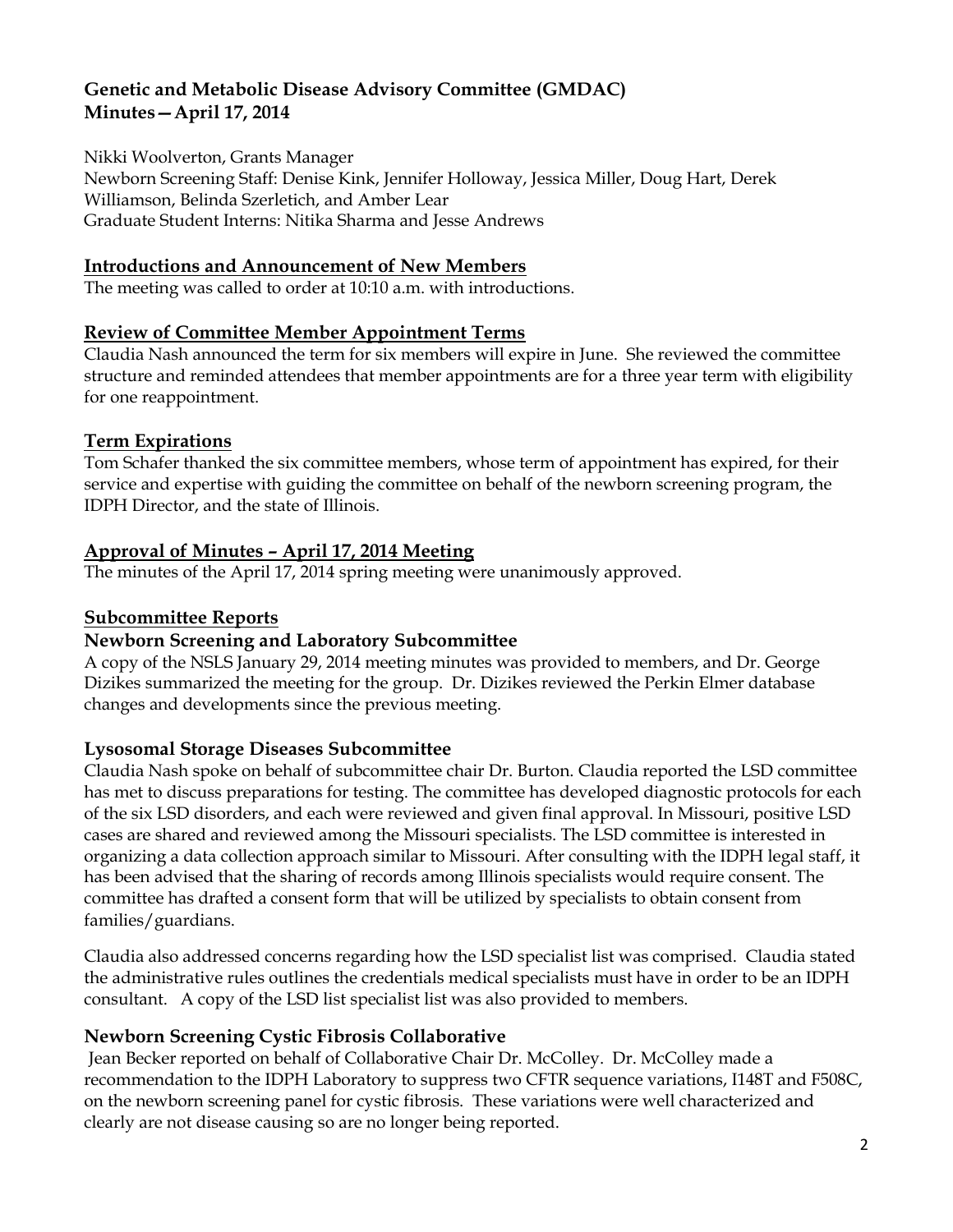The data as submitted by IDPH reflects an overall improvement by centers to be below the goal of <10% Quantity Not Sufficient rate for sweat tests performed. The statewide rate has remained <10% for the past two quarters. This improvement can be attributed to the implementation of the sweat test check list previously approved and recommended by this group.

Of concern are changes to the federal SMART Act (Save Medicaid Access and Resources Together). The State of Illinois is implementing the SMART Act which will impose limitations on prescription drugs for more than four prescriptions in a thirty day period unless prior approval is received for all prescriptions in excess of the four prescription limit. While advocates are trying to get the Act overturned, Dr. McColley suggested patients be proactive and request an override, as sixty percent of such requests are approved for adults. This is an annual process and if the number of medications change from the original exemption, the appeal must be submitted again. Antibiotics are excluded without prior authorization, but most CF children are on more than four medications.

### **Newborn Screening Hemoglobinopathy Collaborative**

Shannon Harrison reported the Hemoglobinopathy Collaborative has been meeting bi-monthly. Members have been reviewing data to determine why there is a large number of patients who are lost to follow up after diagnosis. The group has also reviewed long term follow up letters that are sent to medical specialists yearly, after a child is diagnosed, to ensure the information IDPH is collecting is relevant to the care of the child. The group has given guidance to IDPH for updating the treatment section of the letter to make it more useful.

### **Newborn Screening Expansion Subcommittee**

Claudia Nash reported no new activities or recent meetings for this group.

### **Critical Congenital Heart Disease (CCHD) Work Group**

Shannon Harrison reported since Public Act 98-0440 was signed by Governor Pat Quinn last August, which mandated Illinois birthing hospitals to screen all newborns for CCHD using pulse oximetry before hospital discharge, perinatal administrators have reported that all their respective hospitals are screening. Although there has been no new activity since the bill was signed and IDPH is still not collecting any screening data, the NBS follow up program is providing education and guidance to hospitals and medical practitioners. The NBS website has been updated to include the CCHD screening algorithm, the recommended screening guidelines and educational materials.

Cindy Mitchell, Perinatal Administrator for Springfield, IL, stated hospitals have asked where they should document the screening results. It was discussed that other states are collecting this screening data on the newborn screening card and in the birth certificate. Tom Schafer stated we are in discussions with the Illinois Vital Records System (IVRS) and their vendor to add birth related data to the electronic birth certificate. This project is expected to be added to the IVRS task list in the next year. IDPH has asked the IVRS vendor if there is a possibility to add CCHD information to this project.

### **Newborn Metabolic Screening and Treatment Code Changes**

Tom Schafer also stated information regarding CCHDis being included in the rules change to the Newborn Metabolic Screening and Treatment Code. These changes have been somewhat delayed due to other changes being made to the rules. Tom stated IDPH has added a clause stating a fee will be charged for releasing newborn metabolic screening results to parents/individuals. A provision was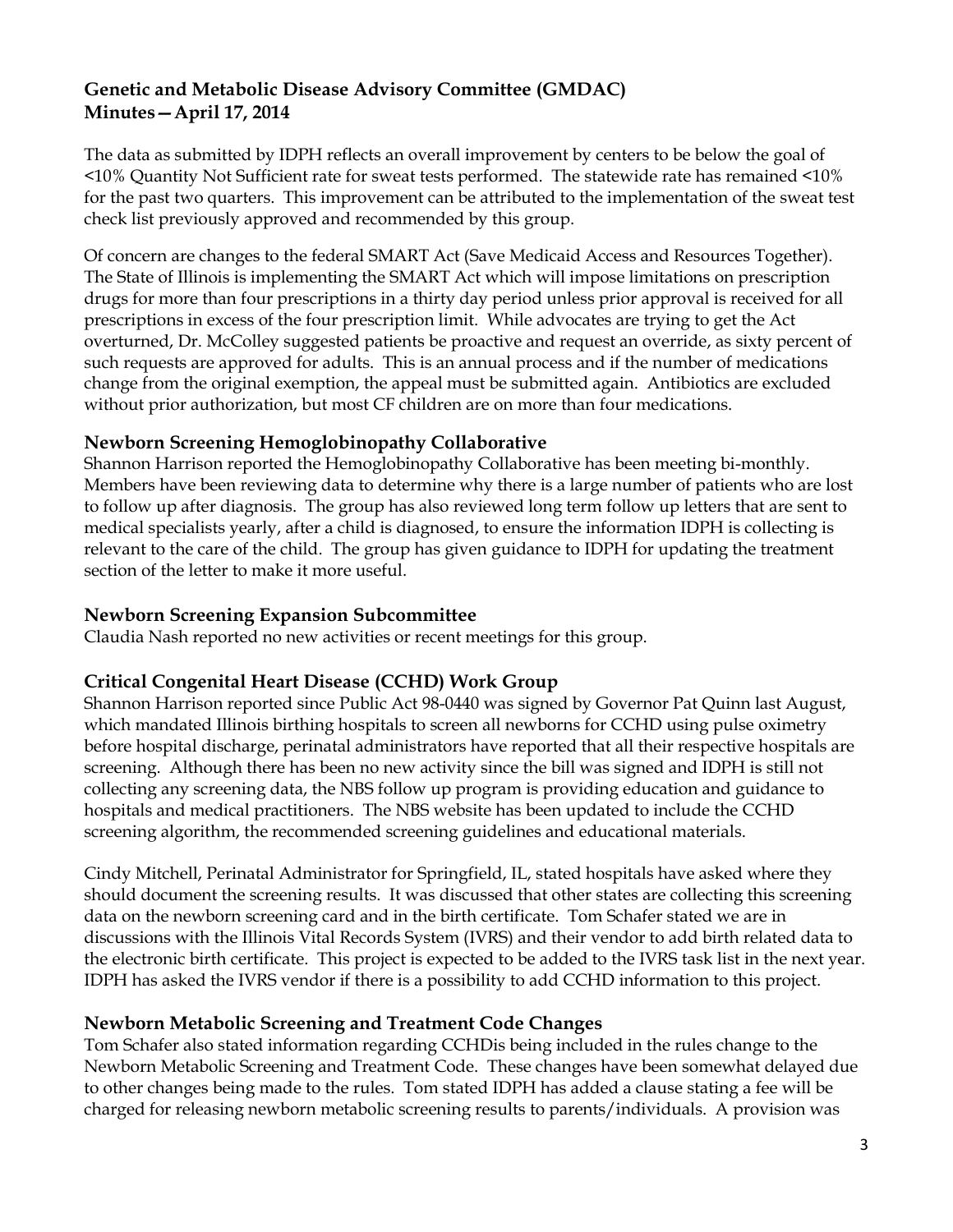also added for IDPH to share information with other public health authorities after a parent's consent is given. Two draft consents are currently being reviewed by IDPH legal staff for releasing test results.

## **Newborn Screening Release of Information**

Shannon Harrison stated the Newborn Screening Program has developed two draft consents that are currently awaiting review by the IDPH legal staff. The first consent is for medical providers to request newborn screening results for patients under their care. The second consent is for an individual or parent who is requesting a newborn screening result for their own records. This second consent will require a notary public to ensure the identity of the person requesting the record. This consent will be required for individuals seeking newborn screening results to comply with the NCAA requirements for participation in college sports.

### **Update: Implementation of Expanded Testing for Lysosomal Storage Disorders and Severe Combined Immunodeficiency**

Dr. Dizikes reported the pilot for Severe Combined Immune Deficiency (SCID) began Tuesday April 8, 2014. Northwestern Memorial Hospital and Advocate Christ Hospital serve as the two hospitals participating in the pilot, with a combined rate of 150 specimens daily. In a month, Dr. Dizikes expects to implement statewide testing. The test examines DNA for a characteristic target that is present in maturing T-cells. Doctor Dizikes also reports Lysosomal Storage Disorders (LSD) are in the test validation phase. A database update will take place on May 18, 2014. Pilot testing is scheduled for May 19, 2014. After a month of testing, statewide screening will be implemented.

## **IDPH Report**

### **Newborn Screening Laboratory**

Tom Johnson reported the laboratory has experienced three procurement issues which they are addressing. The issues include securing contracts for newborn screening collection cards, reagents for cystic fibrosis mutation analysis reagents and reagents for sickle cell testing.

### **Newborn Screening Follow-Up Program**

Claudia Nash reported the newborn metabolic screening program is being reorganized and will be integrating the newborn hearing screening program into existing operations effective May 1, 2014. This integration of programs should provide improved customer service for hospitals and health care providers. Claudia also reported that due to the article written in the *Milwaukee Journal Sentinel* regarding the timeliness of newborn screening submission, there has been an increased awareness among Illinois hospitals regarding the importance of timely testing. IDPH has received an increased number of telephone calls from hospitals inquiring about their individual hospital reports, and has been posting the hospital quarterly reports on the IDPH newborn screening website.

### **Genetics Program Grantees**

For fiscal year 2015, Nikki Woolverton reported IDPH is providing funding to sixty-one agencies for services related to genetic counseling, sickle cell disease and local health departments for case followup and referrals. Two additional grants are direct appropriations from general revenue funds; the Comprehensive Sickle Cell Clinical Care Program through the University of Illinois at Chicago Sickle Cell Center and Project Safe Sleep Education and Outreach through Sudden Infant Death Services of Illinois, Inc. (SIDS of Illinois). This year IDPH has transitioned to an Electronic Grants Administration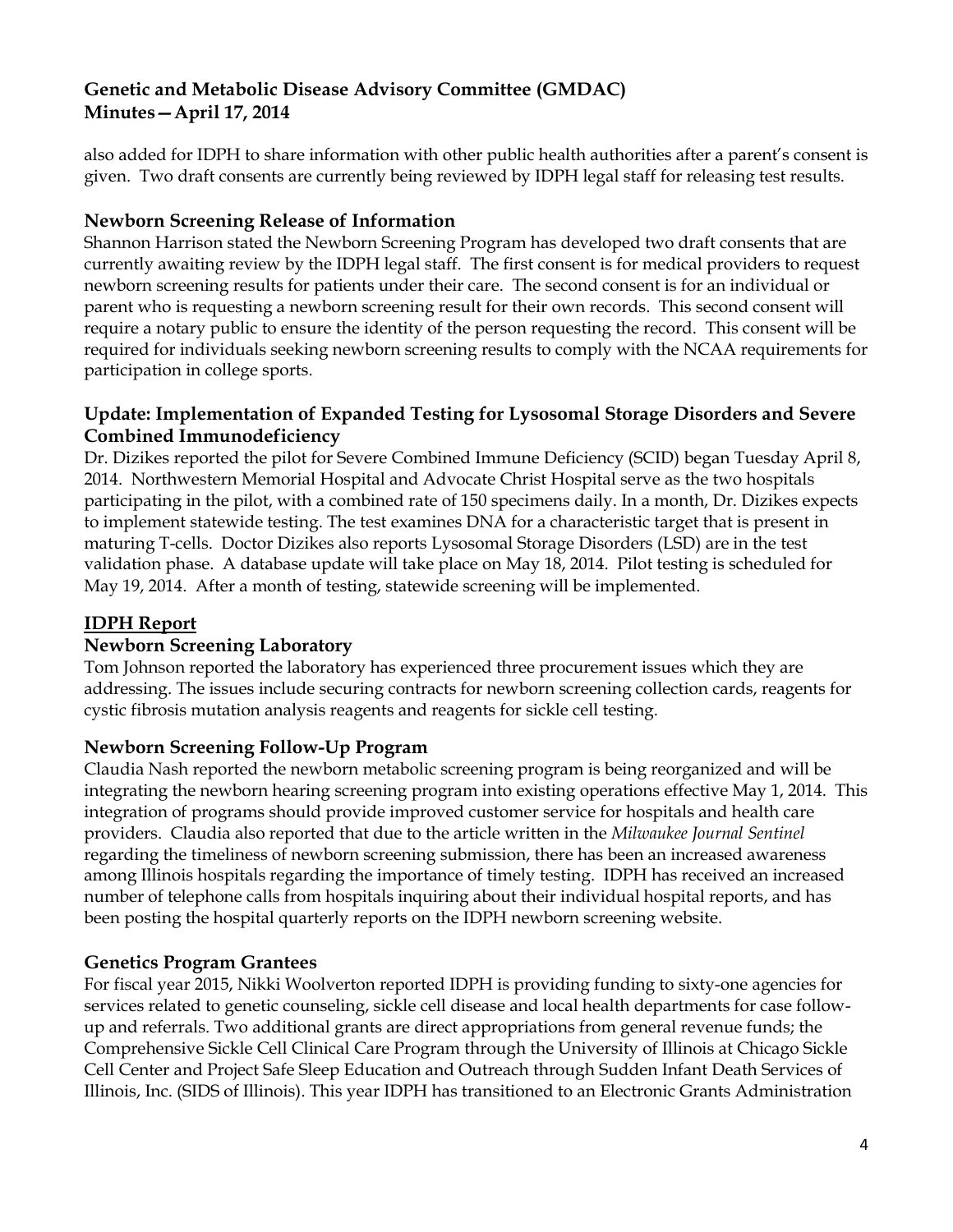and Management System (EGrAMS) which will allow all applications and supporting documents to be available online.

### **SIDS Program**

Nikki Woolverton provided SIDS and Infant Mortality data for 2010, the most current year for which this information is available. The number of SIDS deaths had decreased, however accidental suffocation continues to be a significant cause of infant death. IDPH and SIDS of Illinois, Inc. provide education regarding infant safe sleep and SIDS risk reduction to health professionals and to communities. Several full day workshops have been held this past year for professionals who provide education on infant safe sleep and SIDS risk reduction strategies, as well as professionals who provide grief and bereavement services to families who have experienced an infant death. Strategies on communicating with families following an infant death and the most current American Academy of Pediatrics recommendations were reviewed.

### **Educational Activities**

Shannon Harrison reported IDPH is in the process of updating the newborn screening website to include information on CCHD, newborn hearing, LSDs and SCID. IDPH staff are also working on restructuring the entire website to make it easier to navigate through the various topics. Also, two education sheets on hypercholesterolemia and cardiomyopathies have been drafted and are awaiting revisions.

## **Reports from Partners:**

### **Center for Jewish Genetics**

Karen Litwack was not present to give a report, however, the 2014 DNA Day Report was provided to the group for review.

# **Sickle Cell Disease Association of Illinois (SCDAI)**

Staff from SCDAI were not present.

### **Genetic Task Force of Illinois (GTFI)**

Staff from GTFI were not present.

# **Sudden Infant Death Services (SIDS) of Illinois, Inc.**

SIDS of Illinois, Inc., implements Project Safe Sleep, in which they work with local health departments and/or social workers in determining families who currently do not have a safe sleep environment for their infant. Through an application process, SIDS of Illinois, Inc. provides families with a portable crib. The project is going strong, however, the need for cribs is greater than the number available. Nancy Maruyama, RN, with SIDS of Illinois, Inc. is serving as co-chair for the Department of Human Services Collaborative Improvement & Innovation Network (COIIN) to reduce infant mortality. The COIIN Collaborative aims to reduce infant mortality and improve birth outcomes through best practices.

# **Division of Specialized Care for Children (DSCC)**

Tess Rhodes reported the DSCC is experiencing a transition from hard copy files to electronic case records. DSCC has a new website which is user friendly and is geared towards medical providers. It